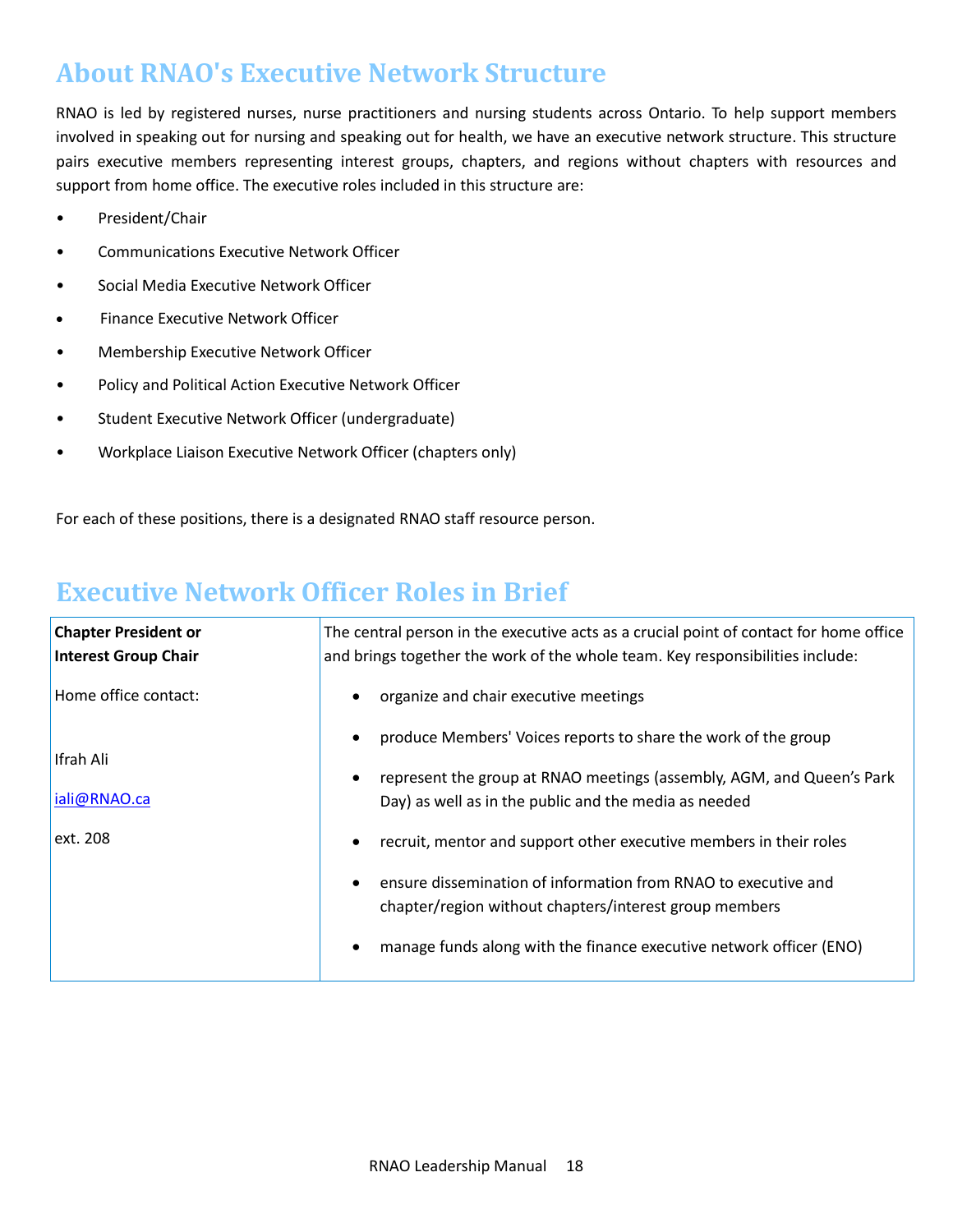| <b>Communications</b><br><b>Executive Network Officer</b>                | The Communications ENO is the hub of communications with the public and the<br>media. As part of the executive team, this person:                                                                       |
|--------------------------------------------------------------------------|---------------------------------------------------------------------------------------------------------------------------------------------------------------------------------------------------------|
|                                                                          | edits the group newsletter<br>$\bullet$                                                                                                                                                                 |
| Home office contact:                                                     | writes media releases and opinion pieces (with the support of home office)<br>٠                                                                                                                         |
| Victoria Alarcon                                                         | monitors media and raises the profile and prestige of nurses                                                                                                                                            |
| valarcon@RNAO.ca                                                         |                                                                                                                                                                                                         |
| ext. 211                                                                 | takes photos, shoots videos and documents group events                                                                                                                                                  |
| <b>Finance</b><br><b>Executive Network Officer</b>                       | The Finance ENO provides the financial management for the executive team, and<br>their duties include:                                                                                                  |
| Home office contact:                                                     | create a budget each year, together with the rest of the executive<br>٠                                                                                                                                 |
| Kumudhini Thavaraj                                                       | keep a bank account and records of the group's revenue and spending                                                                                                                                     |
| kthavaraj@RNAO.ca                                                        | provide financial reporting to home office annually                                                                                                                                                     |
| ext. 221                                                                 |                                                                                                                                                                                                         |
|                                                                          |                                                                                                                                                                                                         |
| <b>Membership Executive Network</b><br><b>Officer</b>                    | The Membership ENO is the person on the executive team concerned with<br>recruiting and retaining members to the group. To this end they are engaged in:                                                |
| Home office contact:                                                     | recruitment efforts for potential members; i.e. events, displays, email or<br>٠<br>regular mailings                                                                                                     |
| Carrie Edwards                                                           | engaging and encouraging existing members to get involved (home office<br>$\bullet$                                                                                                                     |
| cedwards@RNAO.ca                                                         | can assist in coordinating email communications to members)                                                                                                                                             |
| ext. 222                                                                 | recognizing great members by submitting nominations for RNAO<br>Recognition Awards, together with the rest of the executive team                                                                        |
|                                                                          | reaching out to former members to ask them to rejoin                                                                                                                                                    |
| <b>Policy &amp; Political Action</b><br><b>Executive Network Officer</b> | The Policy and Political Action executive member (PPAN) is the leader responsible<br>for the group's advocacy efforts, and is the point person for political action<br>activities. Their role includes: |
| Home office contact:<br><b>Ann-Marie Morris</b>                          | meetings with politicians as part of Queen's Park Day, Queen's Park on the<br>Road (QPoR) and Take Your MPP To Work                                                                                     |
| amorris@RNAO.ca<br>ext. 220                                              | acting on and disseminating action alerts to members and engaging them<br>٠<br>on issues of concern to nurses and nursing students                                                                      |
|                                                                          | providing a strong voice for nursing during elections, by connecting with<br>candidates and organizing health-care all-candidates debates                                                               |